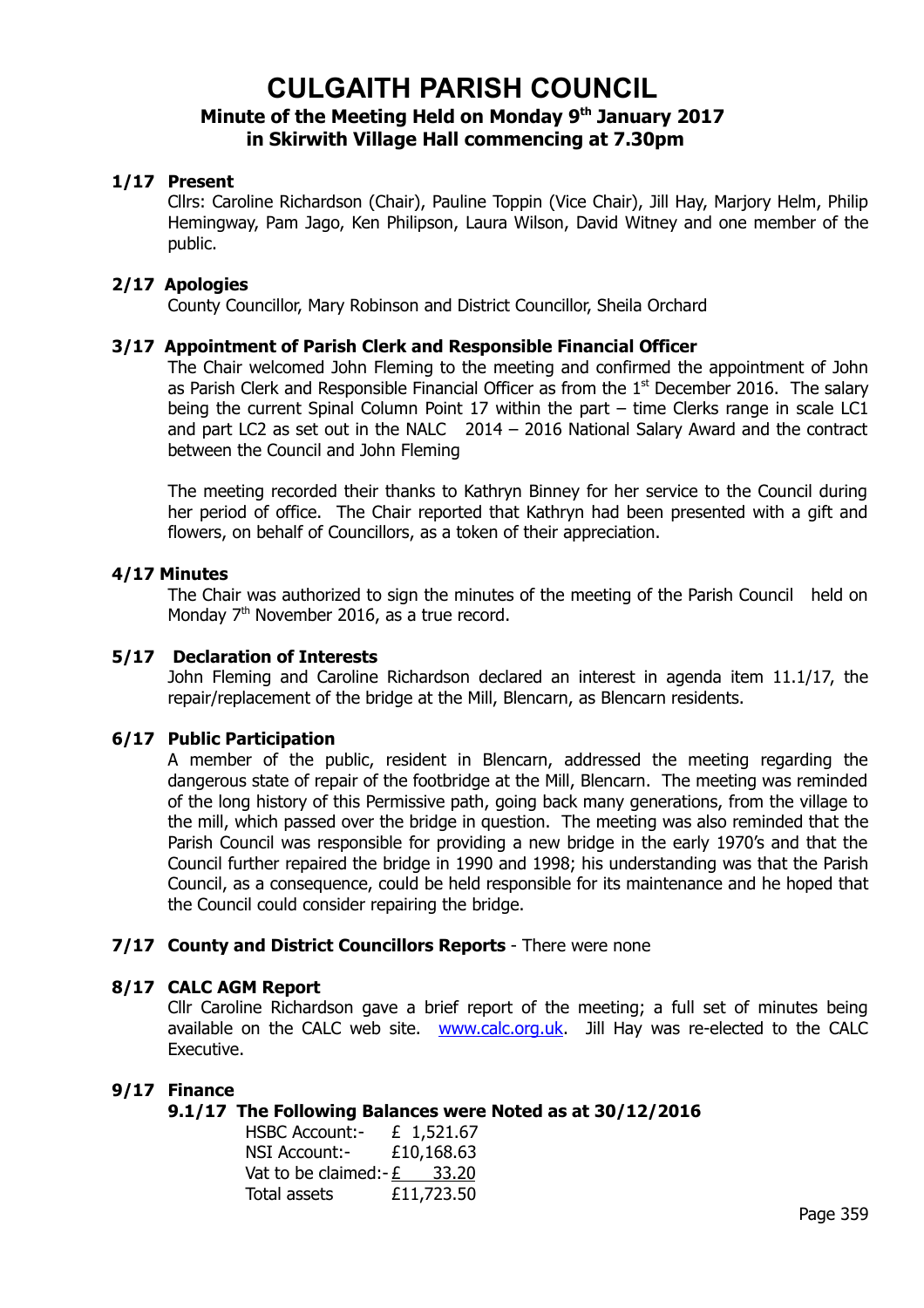# **9.2/17 Interim Accounts**

A set of interim accounts were tabled and unanimously accepted.

# **9.3/17 The Following Accounts were approved for Payment**

 Mark Binney – Beech Tree Blencarn - £22.50 Metal Star Penrith – Blencarn Notice Board - £42 Kathryn Binney – HMRC - £44.60 Kathryn Binney – Fee –  $£178.26$  John Fleming – Mileage – 32 miles @ 45ppm - £14.40 John Fleming – Telephone/Broadband - £15. John Fleming – Fee – as per cash book.

# **9.4/17 Precept and Budget for 2017 /18**

**9.4.1** In view of the predicted increased costs to be incurred to cover asset maintenance and to maintain support for the community, during the next financial year, a unanimous decision was made to lift the Precept by 5% as from April 2017.

**9.4.2** A revised budget was unanimously approved and is on file.

# **9.5/17 Appointment of an Internal Auditor**

As a consequence of the Council's internal Auditor, John Fleming, being appointed Parish Clerk, a unanimous decision was taken to appoint Sandra Harrison FTCA, Langwathby, as the replacement Internal Auditor.

# **9.6/17 On – Line Banking**

Following an in depth discussion in which assurances over financial safeguards and compliance with the Councils Financial Regulations were given and accepted, a unanimous decision was made to adopt  $On$  – Line banking.

# **10/17 Planning**

# **10.1/17 Brook View – Skirwith**

The plans submitted regarding Brook View, Skirwith, had been supported.

#### **10.2/17 The Adoption of Electronic Planning Consultation.**

Reported that CALC was undertaking a consultation process, on behalf of EDC, over the wish of the Planning Department to move, totally, to Electronic Planning Consultation from  $1<sup>st</sup>$ April 2017; whilst some Councellors were comfortable with viewing smaller sets of plans On - Line, reservation were expressed over the ability to comprehend a plans full impact and

implications, when viewed on a small laptop screen. It was also noted that there was no Wi-Fi facilities in the Council's, village hall, meeting venues and this would make it impossible to consider a larger development requiring a full Council consultation at a meeting. To view E Mailed plans would require a Laptop projector and screen.

**Decision** – To explain the Councils concerns to the Planning Department, via CALC, and to request that the Parish Council continued to a paper copy in addition to the E Mailed verstion.

# **11/17 Highways and Land Matters**

# **11.1/17 Repair of the Footbridge – Mill – Blencarn.**

Following the discussion of this matter at the November meeting; further information was tabled in the form of a legal opinion from the NALC Solicitor (Copy on file) To summarize, this opinion confirmed the Councils original understanding that it was the landowners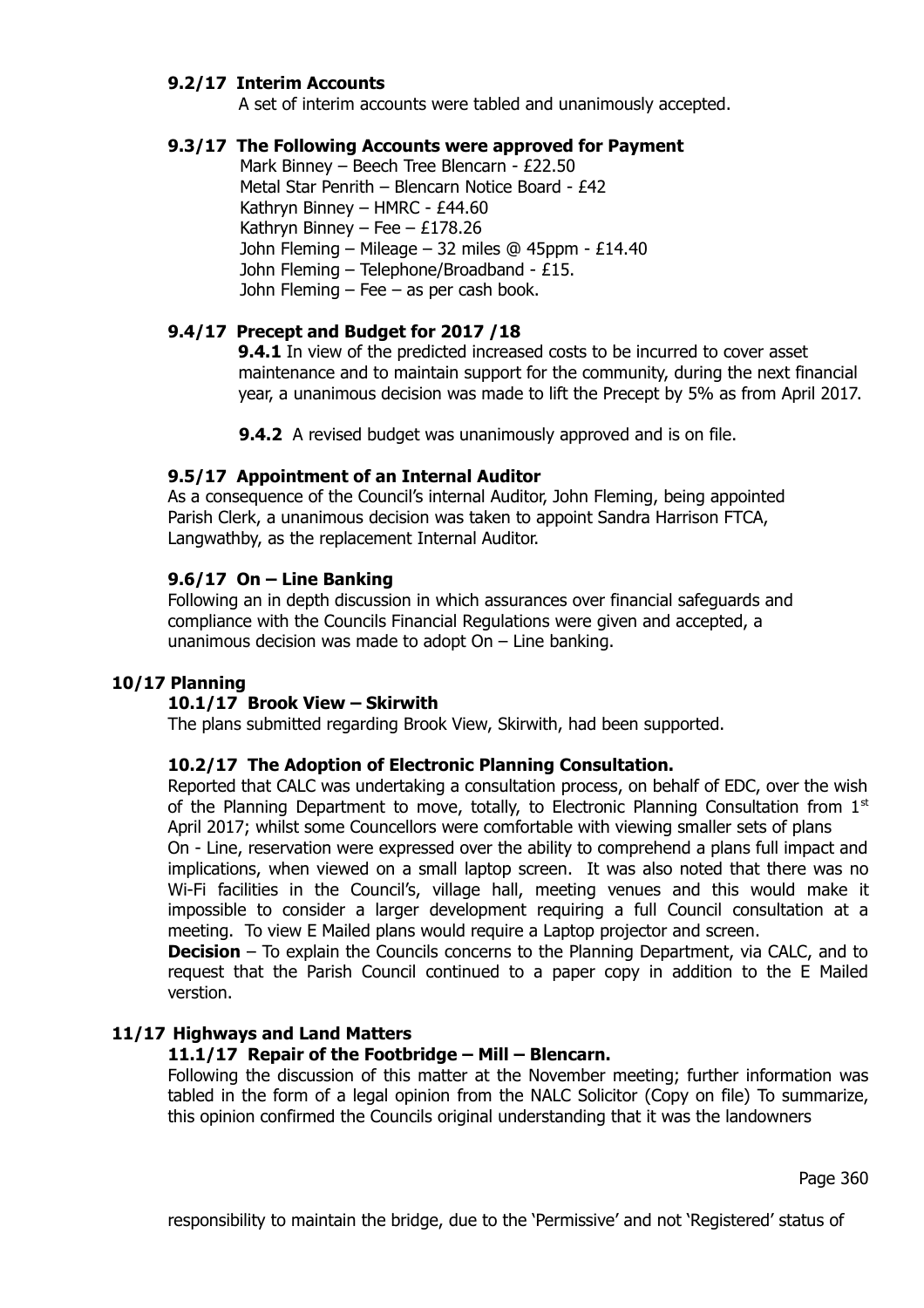the path, and not the Parish Councils; however as the Council has erected a bridge and has records identifying that it has maintained it in the past, it could be suggested that it already has a responsibility to continue with its maintenance and would query whether the Council has in place insurance in the event of unforeseen consequences or risk.

**Decision** – Following an in depth debate, in which an estimated quote for replacing the bridge was tabled, a decision was made to discuss the issue again at the March meeting, with a view to consider replacing the bridge, at the Councils expense, following receipt of a second quote, providing written consent was received from the landowners involved. It was also suggested that Newton Rigg College be approach to enquire if they would be interested in being involved with the renovation/replacement of the bridge, as a student project. It was also decided to add the bridge to the Asset Register, for insurance purposes.

# **11.2/17 Picnic Bench – Kirkland**

The condition of the picnic bench, located on the village green at Kirkland, was discussed and accepted as past repair. It was recognised that this feature was a pleasant amenity that was enjoyed and was of value to the community and passing walkers.

**Decision** – It was decided to consider a replacement, with prices being sought, with a view to making a decision at the March meeting.

### **11.3/17 Tree Pruning – Adjacent to the Bus Shelter at Skirwith**

It was noted that planning Permission had been granted (17/0019) to remove the two branches that were causing damage to the bus shelter roof and gutter.

**Decision** – Agreed to ask Chris Wakefield to remove and dispose of the branches in question.

### **11.4/17 Repair of Roof and Gutter of Skirwith Bus Shelter**

As a consequence of the above branches being pruned.

**Decision –** To ask Alan Kitchen for an estimate to carry out the work required.

# **11.5/17 Roadside Verge – Culgaith Back Road.**

It was reported that a large hole had developed on the verge approaching the right hand corner from the east. If masked by being full of wate, it could seriously damage a vehicle if a driver pulled off the carriageway to avoid an oncoming vehicle.

**Decision** – Jill Hay to report to the Highways Department.

#### **11.6/17 Tarn Drainage**

Reported that drains had been cleaned and jetted. It was decided to monitor the situation, with Councillors reporting back to a subsequent meeting, if necessary.

#### **11.7/17 Bocked Drains on the Skirwith/Langwathby Road**

It was reported that the Highways Department had previously been made aware of the issue opposite the entrances to Abbey Farm; however a problem still existed with a lot of surface water standing on the roadside, this being particularly hazardous in icy conditions.

**Decision** – Jill Hay to report to the Highways Department with a view to arranging a site visit to involve herself and Laura Wilson.

#### **11.8/17 Beech Tree Blencarn**

It was reported that the surrounding protective fence had been removed and disposed of and the work completed satisfactorily to a high standard.

#### **11.9/17 Blencarn Notice Board**

Reported that the repair and re – installation was in hand.

### **11.10/217 Blencarn Light No. 4**

Reported that this light had failed and as per EDC policy, would not be replaced.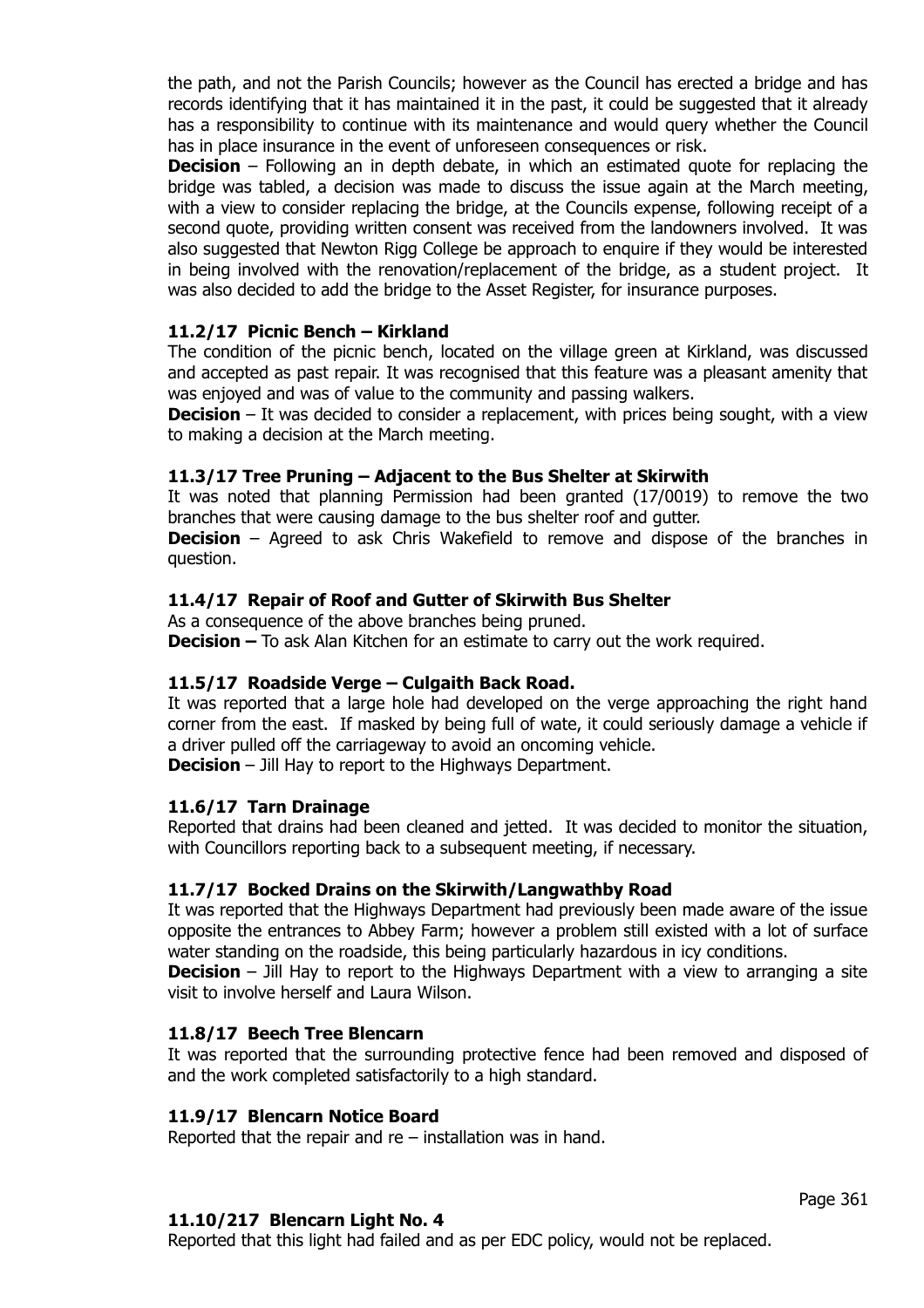# **12/17 Skirwith Playground**

# **12.1/17 Committee**

It was reported that a new committee of volunteers was being formed to manage this facility. Cllr Philip Hemingway to confirm with the Clerk their contact details, when they are available.

# **12.2/17 Insurance.**

It was reported that Came and Company, the Council's insurers, would charge an extra £115.75 per year, commencing 1/6/2017, to cover the Play Ground, under the Councils existing policy. This being a saving on the current policy held by the Playground Committee. It was confirmed that the Council already covers this sum under its annual grant to the playground Committee.

**Decision –** To move the Playground Insurance to Came and Company as from the 1/.6/2017. Steps being taken to ensure that the cancellation date of the existing policy coincides with the commencement date of the new cover.

# **13/17 Community Emergency Plan**

Reported that the compiling of this plan was still ongoing and that a draft would be presented to the Council at the March meeting.

# **14/17 Schedule of Correspondence, Notices and Publications.**

**14.1/17 Royal Garden Party**

A nomination was sought by CALC for the 23<sup>rd</sup> May event being held at Buckingham Palace. **Decision** – To nominate Jill Hay.

# **14.2/17 Cumbria Rural Forum**

A 'Review Of the Cumbria Rural Forum' document has been received from 'ACT'.

# **14.3/17 Cumbria Walks and Talk Leaflet.**

Reported that the Clerk had produced copies of this poster for distribution by the organisers, with a copy being posted on the four Parish Council notice boards.

# **14.4/17 NALC Login Details.**

Reported that the Login Details for the NALC website have been issued. The Clerk would E Mail these to Councillors.

# **15/17 Councillor Matters**

# **15.1/17 Poor Mobile Phone Reception in Sections of the Parish.**

Concern was expressed that the poor or non-existent reception in certain areas was an emergency health issue, especially as there were no operational BT phone boxes in the Parish. In addition Government policy was for 'Smart' electricity meters to be installed throughout the country by 2020, these relied on a good mobile phone signal, it was reported that where a signal was weak in the Parish, such installations were not possible.

**Decision** – To take the matter up with, initially CALC and ACT and also with Rory Stewart, with a view to exerting pressure to bring about improvement.

# **15.2/17 Green Bins**

A request had been received from a Kirkland parishioner that Green Bins be provided, as in other parishes, for the 2017 summer season.

**Decision** – To discuss this provision, again, with EDC following the signing off of the District Council budgets in March.

# **15.3/17 Footbridge – Kirkland Village Green.**

Page 362

It had been reported to the Council that the footbridge across the beck at Kirkland, by the entrance to Glebe Farm, was in need of repair.